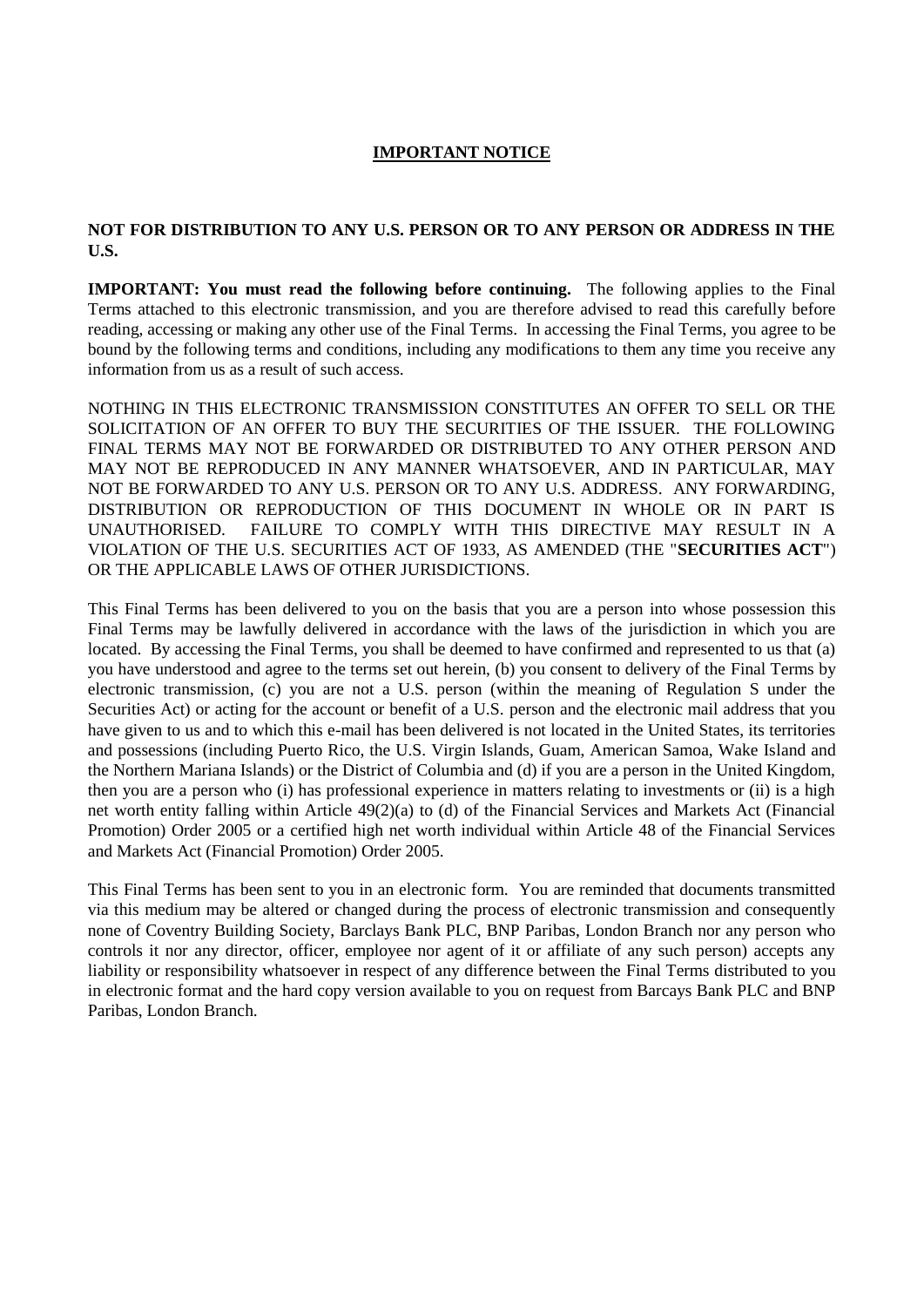#### **FINAL TERMS**

31 October 2014

#### **Coventry Building Society**

## **Issue of Regulated €500,000,000 Series 6 0.625 per cent. due 2021 irrevocably and unconditionally guaranteed as to payment of principal and interest by Coventry Building Society Covered Bonds LLP under the €7billion Global Covered Bond Programme**

The Programme has been registered and notice of these Covered Bonds will be made, under the Regulated Covered Bonds Regulations 2008 (SI 2008/346).

### **PART A – CONTRACTUAL TERMS**

Terms used herein shall be deemed to be defined as such for the purposes of the Conditions set forth in the Offering Circular dated 4 July 2014 and the supplemental Offering Circular dated 16 October 2014 which constitutes a base prospectus for the purposes of the Prospectus Directive (Directive 2003/71/EC) (the "**Prospectus Directive**"). This document constitutes the Final Terms of the Covered Bonds described herein for the purposes of Article 5.4 of the Prospectus Directive and must be read in conjunction with such Offering Circular. Full information on the Issuer and the offer of the Covered Bonds is only available on the basis of the combination of these Final Terms and the Offering Circular. Copies of the Offering Circular and the supplemental Offering Circular are available free of charge to the public at the principal office of the Issuer and from the specified office of each of the Paying Agents.

| 1. | (i)     | Issuer:                                                                                                                    | <b>Coventry Building Society</b>            |
|----|---------|----------------------------------------------------------------------------------------------------------------------------|---------------------------------------------|
|    | (ii)    | Guarantor:                                                                                                                 | Coventry Building Society Covered Bonds LLP |
| 2. | (i)     | Series Number:                                                                                                             | 6                                           |
|    | (ii)    | Tranche Number:                                                                                                            | 1                                           |
|    | (iii)   | Series which Covered Bonds will be<br>consolidated and form a single<br>Series with:                                       | Not Applicable                              |
|    | (iv)    | Date on which the Covered Bonds<br>will be consolidated and form a<br>single Series with the<br>Series<br>specified above: | Not Applicable                              |
| 3. |         | Specified Currency or Currencies:                                                                                          | $EUR/\epsilon$                              |
| 4. | issued: | Nominal Amount of Covered Bonds to be                                                                                      | €500,000,000                                |
| 5. |         | Aggregate Nominal Amount of the Covered<br>Bonds Admitted to trading:                                                      |                                             |
|    | (i)     | Series:                                                                                                                    | €500,000,000                                |
|    | (ii)    | Tranche:                                                                                                                   | €500,000,000                                |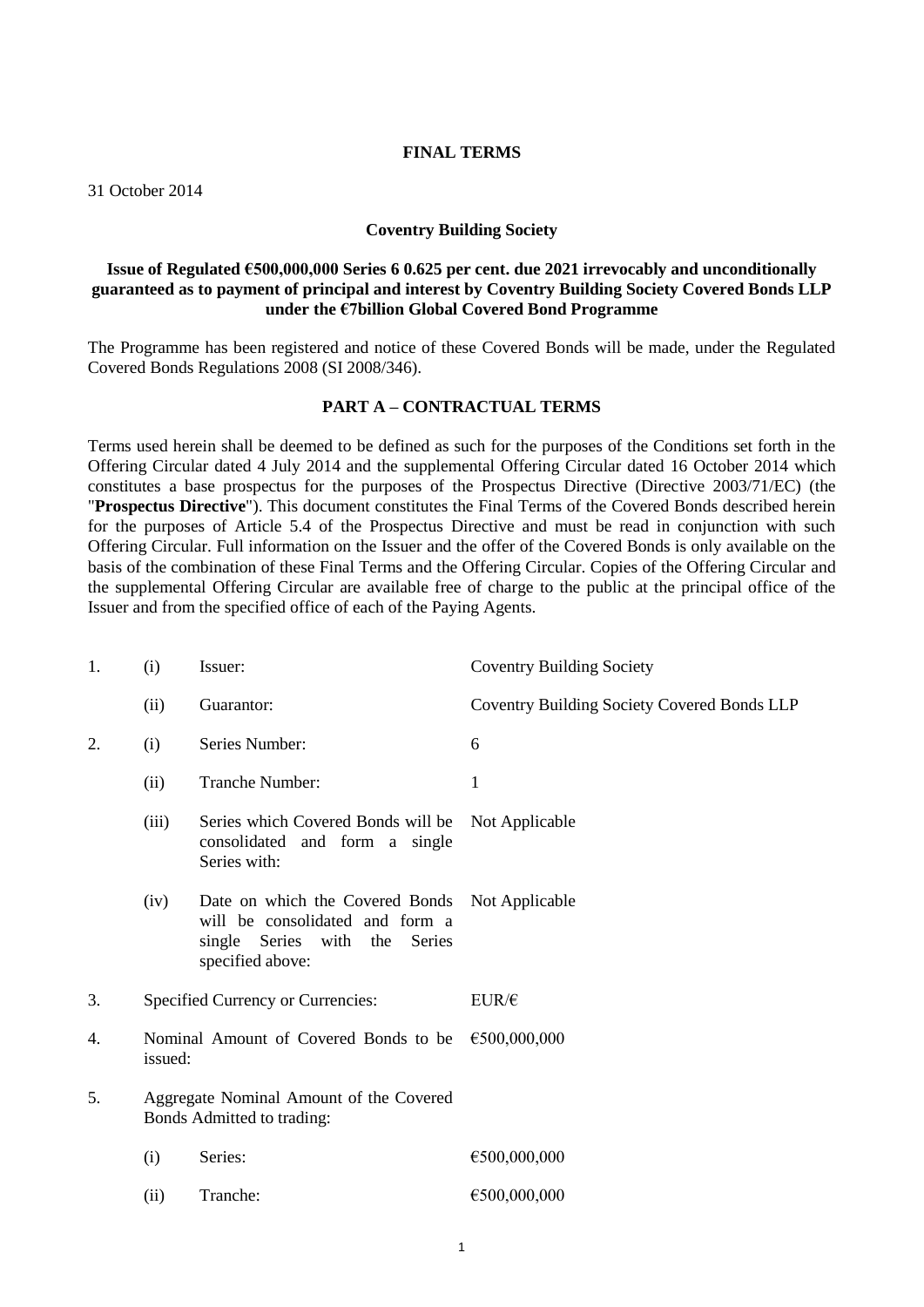| 6.  | (i)                                                             | <b>Issue Price:</b>                                                                                                                         | 99.164 per cent. of the Aggregate Nominal Amount                                                                                                                                                |
|-----|-----------------------------------------------------------------|---------------------------------------------------------------------------------------------------------------------------------------------|-------------------------------------------------------------------------------------------------------------------------------------------------------------------------------------------------|
| 7.  | (i)                                                             | <b>Specified Denominations:</b>                                                                                                             | €100,000 and integral multiples of €1,000 in excess<br>thereof up to and including $£199,000$ . No Covered<br>Bonds in definitive form will be issued with a<br>denomination above $£199,000$ . |
|     | (ii)                                                            | <b>Calculation Amount:</b>                                                                                                                  | €1,000                                                                                                                                                                                          |
| 8.  | (i)                                                             | <b>Issue Date:</b>                                                                                                                          | 3 November 2014                                                                                                                                                                                 |
|     | (ii)                                                            | <b>Interest Commencement Date:</b>                                                                                                          | <b>Issue Date</b>                                                                                                                                                                               |
| 9.  | (i)                                                             | Final Maturity Date:                                                                                                                        | 3 November 2021                                                                                                                                                                                 |
|     | (ii)                                                            | Extended Due for Payment Date of<br>Guaranteed Amounts corresponding<br>to the Final Redemption Amount<br>under the Covered Bond Guarantee: | Interest Payment Date falling in or nearest to 3<br>November 2022                                                                                                                               |
| 10. |                                                                 | <b>Interest Basis:</b>                                                                                                                      | 0.625 per cent. Fixed Rate                                                                                                                                                                      |
| 11. | Redemption/Payment Basis:                                       |                                                                                                                                             | 100 per cent. of the nominal value                                                                                                                                                              |
| 12. | Change of Interest Basis or<br><b>Redemption/Payment Basis:</b> |                                                                                                                                             | From and including the Interest Commencement<br>Date to but excluding the Final Maturity Date: 0.625<br>per cent. per annum payable annually in arrear                                          |
|     |                                                                 |                                                                                                                                             | (further particulars specified in paragraph 15<br>below)                                                                                                                                        |
|     |                                                                 |                                                                                                                                             | From and including the Final Maturity Date to but<br>excluding the Extended Due for Payment Date: 1<br>Month EURIBOR $+$ 0.03 per cent. per annum<br>Floating Rate payable monthly in arrear    |
|     |                                                                 |                                                                                                                                             | (further particulars specified in paragraph 16<br>below)                                                                                                                                        |
| 13. | Call Options:                                                   |                                                                                                                                             | Not Applicable                                                                                                                                                                                  |
| 14. |                                                                 | Date Board approval for issuance of Covered<br>Bonds obtained:                                                                              | 23 October 2014 in respect of the Issuer and the and<br>22 October 2014 in respect of the LLP                                                                                                   |
|     |                                                                 | PROVISIONS RELATING TO INTEREST (IF ANY) PAYABLE                                                                                            |                                                                                                                                                                                                 |
| 15. |                                                                 | <b>Fixed Rate Covered Bond Provisions</b>                                                                                                   | and including<br>Applicable<br>from<br>the<br>Interest<br>Commencement Date, but to and excluding the Final<br><b>Maturity Date</b>                                                             |
|     | (i)                                                             | Fixed Rate(s) of Interest:                                                                                                                  | 0.625 per cent. per annum payable in arrear on each                                                                                                                                             |

Interest Payment Date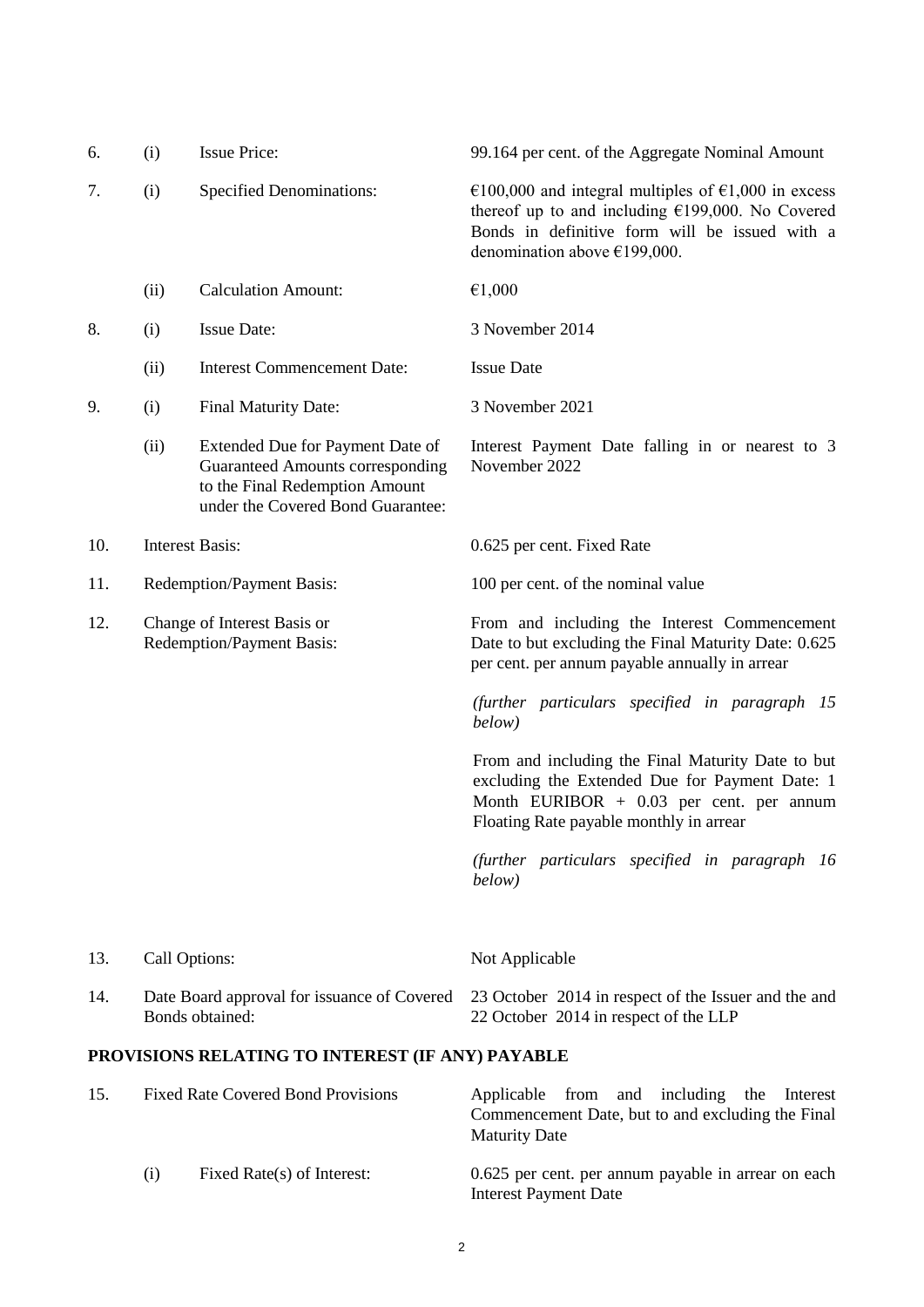|     | (ii)   | Interest Payment Date(s):                                                                                             | 3 November in each year commencing 3 November<br>2015 up to and including the Final Maturity Date<br>(provided however that<br>after<br>the<br>Extension<br>Determination Date, the Interest Payment Date shall<br>be monthly) |
|-----|--------|-----------------------------------------------------------------------------------------------------------------------|--------------------------------------------------------------------------------------------------------------------------------------------------------------------------------------------------------------------------------|
|     | (iii)  | <b>Business Day Convention:</b>                                                                                       | Following Business Day Convention, unadjusted                                                                                                                                                                                  |
|     | (iv)   | Business Day(s):<br><b>Additional Business Centre(s):</b>                                                             | London, TARGET2<br>Not Applicable                                                                                                                                                                                              |
|     | (v)    | Fixed Coupon Amount(s):                                                                                               | $€6.25$ per Calculation Amount                                                                                                                                                                                                 |
|     | (vi)   | Initial Broken Amount(s):                                                                                             | Not Applicable                                                                                                                                                                                                                 |
|     | (vii)  | Final Broken Amount:                                                                                                  | Not Applicable                                                                                                                                                                                                                 |
|     | (viii) | Day Count Fraction:                                                                                                   | Actual/Actual (ICMA)                                                                                                                                                                                                           |
|     | (ix)   | Determination Date(s):                                                                                                | 3 November in each year                                                                                                                                                                                                        |
| 16. |        | Floating Rate Covered Bond Provisions                                                                                 | Applicable from and including the Final Maturity<br>Date to but excluding the Extended Due for Payment<br>Date                                                                                                                 |
|     | (i)    | Specified Period(s)/Specified<br>Interest Payment Date(s):                                                            | 3rd day of each calendar month. The First Interest<br>Payment Date shall be 3 December 2021.                                                                                                                                   |
|     | (ii)   | <b>Business Day Convention:</b>                                                                                       | Modified Following Business Day Convention                                                                                                                                                                                     |
|     | (iii)  | <b>Additional Business Centre(s):</b>                                                                                 | Not Applicable                                                                                                                                                                                                                 |
|     | (iv)   | Manner in which the Rate of Interest<br>and Interest Amount is to be<br>determined:                                   | <b>Screen Rate Determination</b>                                                                                                                                                                                               |
|     | (v)    | Party responsible for calculating the<br>Rate of Interest and Interest Amount<br>(if not the Principal Paying Agent): | Not Applicable                                                                                                                                                                                                                 |
|     | (vi)   | <b>Screen Rate Determination:</b>                                                                                     | Applicable                                                                                                                                                                                                                     |
|     |        | Reference Rate and<br><b>Relevant Financial Centre:</b>                                                               | Reference Rate: 1 month EURIBOR                                                                                                                                                                                                |
|     |        |                                                                                                                       | <b>Relevant Financial Centre: Brussels</b>                                                                                                                                                                                     |
|     |        | <b>Interest Determination</b><br>$Date(s)$ :                                                                          | The second day on which the TARGET2 system is<br>open prior to the start of each Interest Period                                                                                                                               |
|     |        | <b>Relevant Screen Page:</b>                                                                                          | Reuters Screen EURIBOR01 (or any replacement<br>thereto)                                                                                                                                                                       |
|     | (vii)  | ISDA Determination:                                                                                                   | Not Applicable                                                                                                                                                                                                                 |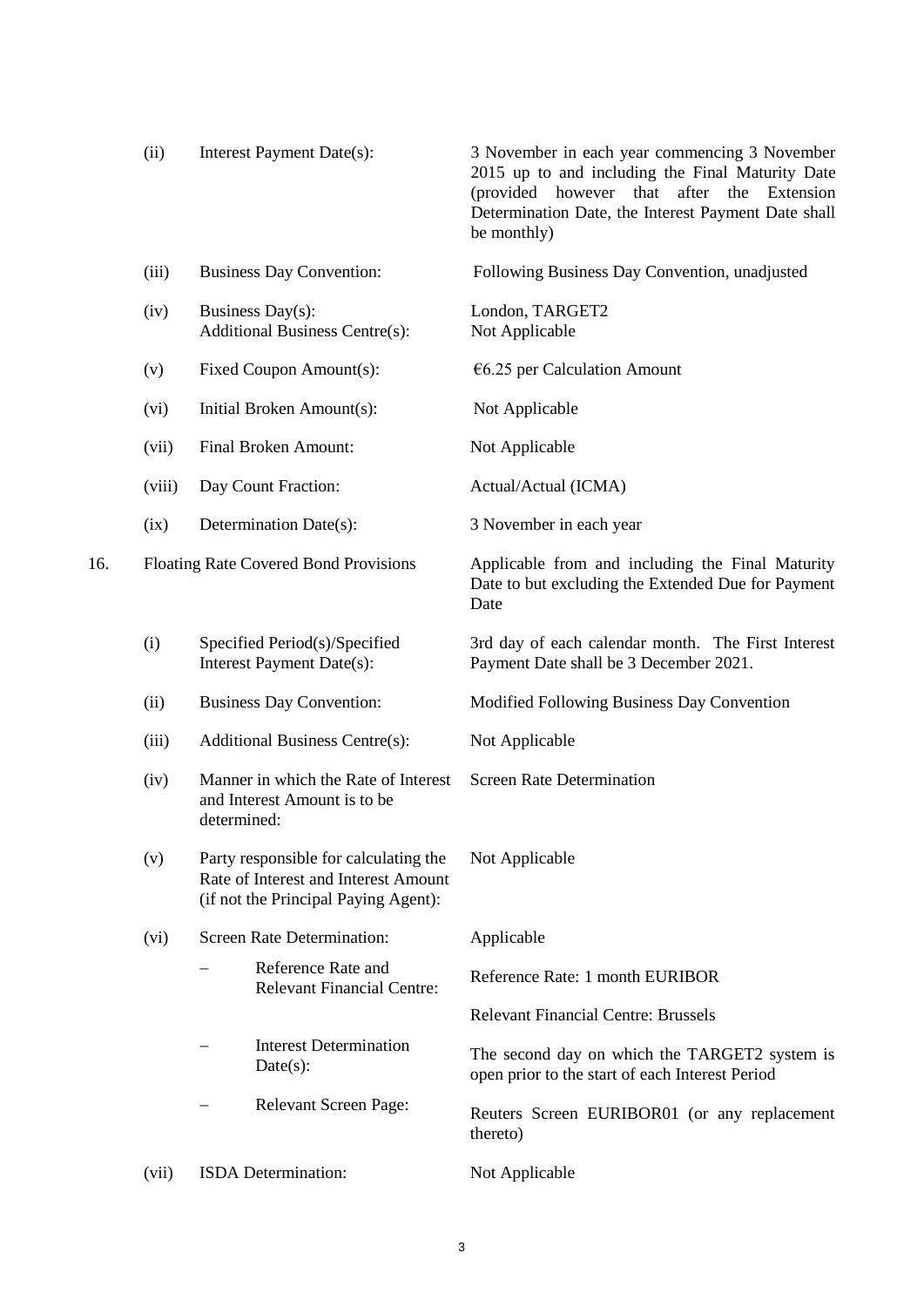|     | (viii)  | $Margin(s)$ :                       | $+0.03$ per cent. per annum. |
|-----|---------|-------------------------------------|------------------------------|
|     | (ix)    | Minimum Rate of Interest:           | Not Applicable               |
|     | (X)     | Maximum Rate of Interest:           | Not Applicable               |
|     | $(x_1)$ | Day Count Fraction:                 | Actual/360 (adjusted)        |
| 17. |         | Zero Coupon Covered Bond Provisions | Not Applicable               |

## **PROVISIONS RELATING TO REDEMPTION BY THE ISSUER**

| 18. | Issuer Call:                                                                                                                                                 | Not Applicable                          |
|-----|--------------------------------------------------------------------------------------------------------------------------------------------------------------|-----------------------------------------|
| 19. | Covered Bondholder Put Option:                                                                                                                               | Not Applicable                          |
| 20. | Final Redemption Amount:                                                                                                                                     | $\epsilon$ 1,000 per Calculation Amount |
| 21. | Early Redemption Amount payable on<br>redemption for taxation reasons, on<br>acceleration following an Issuer Event of<br>Default or an LLP Event of Default | $€1,000$ per Calculation Amount         |

# **GENERAL PROVISIONS APPLICABLE TO THE COVERED BONDS**

| 22. | New Global Covered Bond:                                                                                                   | Yes                                                                                                                                                                                                                                  |
|-----|----------------------------------------------------------------------------------------------------------------------------|--------------------------------------------------------------------------------------------------------------------------------------------------------------------------------------------------------------------------------------|
| 23. | Form of Covered Bonds:                                                                                                     | <b>Bearer Covered Bonds:</b><br>Temporary Global Covered Bond exchangeable for a<br>Permanent Global Covered Bond<br>which is<br>exchangeable for Bearer Definitive Covered Bonds<br>in definitive form only after an Exchange Event |
| 24. | Additional Financial Centre(s) or other<br>special provisions relating to Payment<br>Dates:                                | Not Applicable                                                                                                                                                                                                                       |
| 25. | Talons for future Coupons to be attached to<br>Bearer Definitive Covered Bonds (and dates<br>on which such Talons mature): | No.                                                                                                                                                                                                                                  |
| 26. | Redenomination:                                                                                                            | Not Applicable                                                                                                                                                                                                                       |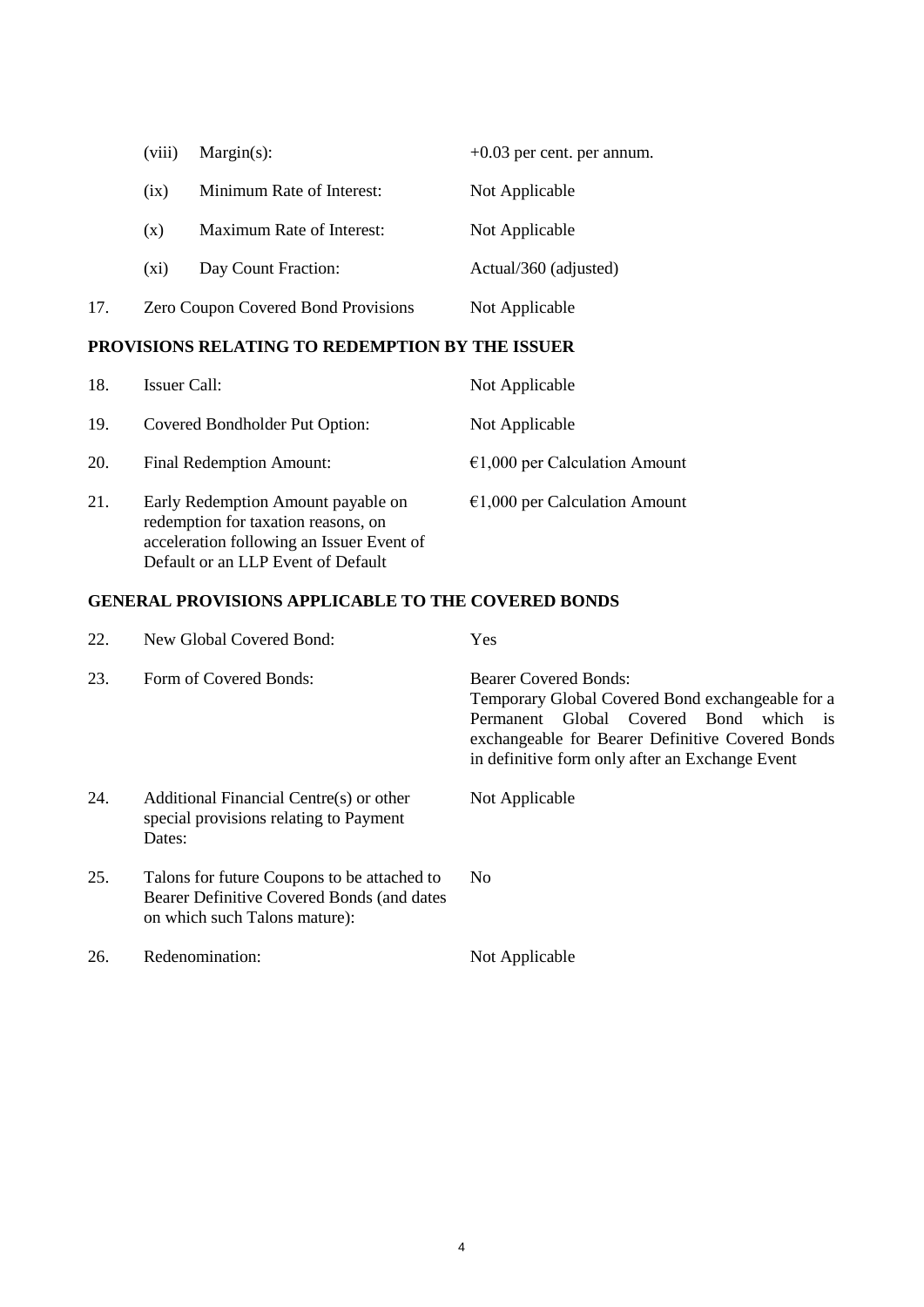### **PART B – OTHER INFORMATION**

## **1. LISTING AND ADMISSION TO TRADING**

| (i)  | <b>Admission to Trading</b>                                                          | Application is expected to be made by the Issuer (or<br>on its behalf) for the Covered Bonds to be admitted<br>to trading on the London Stock Exchange's<br>Regulated Market and to the Official List of the UK<br>Listing Authority with effect from 3 November<br>2014. |
|------|--------------------------------------------------------------------------------------|---------------------------------------------------------------------------------------------------------------------------------------------------------------------------------------------------------------------------------------------------------------------------|
| (ii) | Estimate of total expenses related to $\text{\pounds}3,600$<br>admission to trading: |                                                                                                                                                                                                                                                                           |

#### **2. RATINGS**

| (i) | Ratings: |              | The Covered Bonds to be issued have been rated: |  |
|-----|----------|--------------|-------------------------------------------------|--|
|     |          | Moody's: Aaa |                                                 |  |
|     |          | Fitch:       | AAA                                             |  |

### **3. INTERESTS OF NATURAL AND LEGAL PERSONS INVOLVED IN THE ISSUE**

Save as discussed in "*Subscription and Sale and Transfer and Selling Restrictions*", so far as the Issuer and the LLP are aware, no person involved in the issue of the Covered Bonds has an interest material to the offer. The Lead Managers and their affiliates have engaged in and may in the future engage in investment banking and/or commercial banking transactions with, and may perform other services for, the Issuer and/or the LLP and/or the LLP and it or their affiliates in the ordinary course of business.

# **4. OPERATIONAL INFORMATION**

|    | (i)                                          | <b>ISIN Code:</b>                                                                | XS1131109537                                                                                                              |
|----|----------------------------------------------|----------------------------------------------------------------------------------|---------------------------------------------------------------------------------------------------------------------------|
|    | (ii)                                         | Common Code:                                                                     | 113110953                                                                                                                 |
|    | (iii)                                        | (Any other relevant codes such as Not Applicable<br><b>CUSIP AND CINS codes)</b> |                                                                                                                           |
|    | (iv)                                         | Names and addresses of additional Not Applicable<br>Paying Agent(s) (if any):    |                                                                                                                           |
| 5. | <b>DISTRIBUTION</b>                          |                                                                                  |                                                                                                                           |
|    |                                              | <b>U.S. Selling Restrictions:</b>                                                | Reg. S Compliance Category 2; TEFRA D                                                                                     |
| 6. | <b>YIELD</b> (Fixed Rate Covered Bonds only) |                                                                                  |                                                                                                                           |
|    |                                              | Indication of yield:                                                             | 0.748 per cent. per annum                                                                                                 |
|    |                                              |                                                                                  | The yield is calculated at the Issue Date on the basis<br>of the Issue Price. It is not an indication of future<br>yield. |